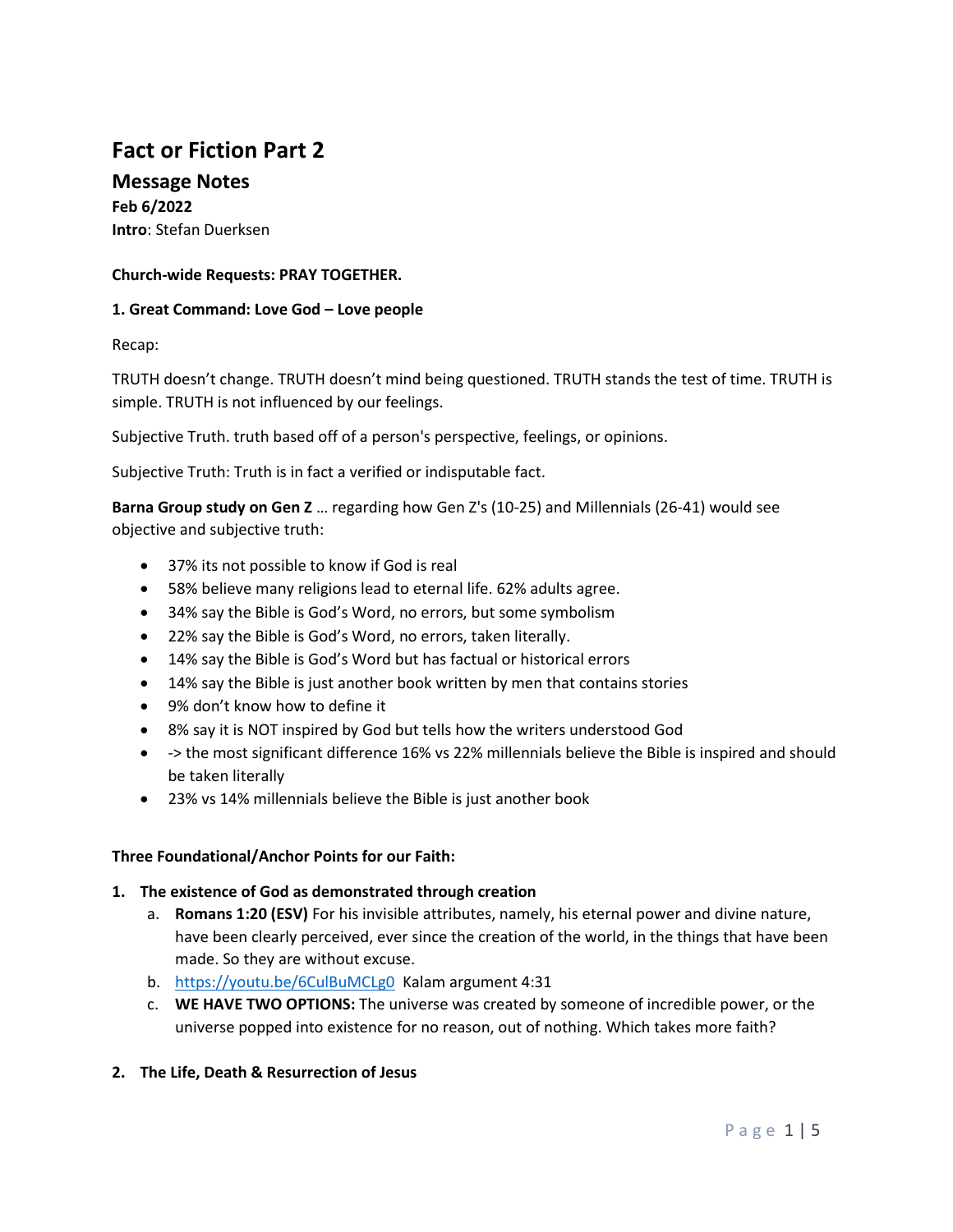a. **1 Corinthians 15:12-14 (ESV)** Now if Christ is proclaimed as raised from the dead, how can some of you say that there is no resurrection of the dead? But if there is no resurrection of the dead, then not even Christ has been raised. And if Christ has not been raised, then our preaching is in vain and your faith is in vain.

# **The evidence for Jesus' life, death & resurrection**

## **A. Evidence for the historicity of Jesus. His LIFE & DEATH.**

I. **Biblically we have the 4 gospel accounts** that speak of Jesus. MANUSCRIPTS FOUND: "To date we have over 5800 Greek manuscripts of the New Testament, with an astounding 2.6 million pages of biblical text.<sup>1</sup> While some of these manuscripts are small and fragmentary, the *average* size of a New Testament manuscript is 450 pages.<sup>2</sup> <https://biblearchaeologyreport.com/2019/02/15/the-earliest-new-testament-manuscripts/>

**II. Manuscripts dated 50-70AD** well within the time period where witnesses would have been alive.

#### **III.NON-CHRISTIAN RECORDS:**

- **Evidence form Tacitus** *Nero fastened the guilt ... on a class hated for their abominations, called Christians by the populace. Christus, from whom the name had its origin, suffered the extreme penalty during the reign of Tiberius at the hands of ... Pontius Pilatus, and a most mischievous superstition, thus checked for the moment, again broke out not only in Judaea, the first source of the evil, but even in Rome....*
- **Evidence of Josephus** *About this time there lived Jesus, a wise man, if indeed one ought to call him a man. For he ... wrought surprising feats.... He was the Christ. When Pilate ...condemned him to be crucified, those who had . . . come to love him did not give up their affection for him. On the third day he appeared ... restored to life.... And the tribe of Christians ... has ... not disappeared.*
- **Evidence from the Babylonian Talmud** *On the eve of the Passover Yeshu was hanged. For forty days before the execution took place, a herald ... cried, "He is going forth to be stoned because he has practiced sorcery and enticed Israel to apostasy."*
- **Evidence from Lucian** *The Christians ... worship a man to this day the distinguished personage who introduced their novel rites, and was crucified on that account.... [It] was impressed on them by their original lawgiver that they are all brothers, from the moment that they are converted, and deny the gods of Greece, and worship the crucified sage, and live after his laws*
- <https://www.bethinking.org/jesus/ancient-evidence-for-jesus-from-non-christian-sources>
- IV. **Objections & Answers:** 
	- a. **OBJECTION:** We shouldn't listen to people who already believe the evidence.
	- b. **ANSWER**: what would their motive be, money? Fame? Power? All of them suffered and most died as a result of their faith.
	- c. **OBJECTION:** we can't trust the believers/non-believers accounts because they were written decades after Jesus lived.
	- d. **ANSWER:** we accept other people/events as fact with less manuscripts, often dating 100's of years after the fact. E.g. King Arthur's records were 300-400 yrs after he died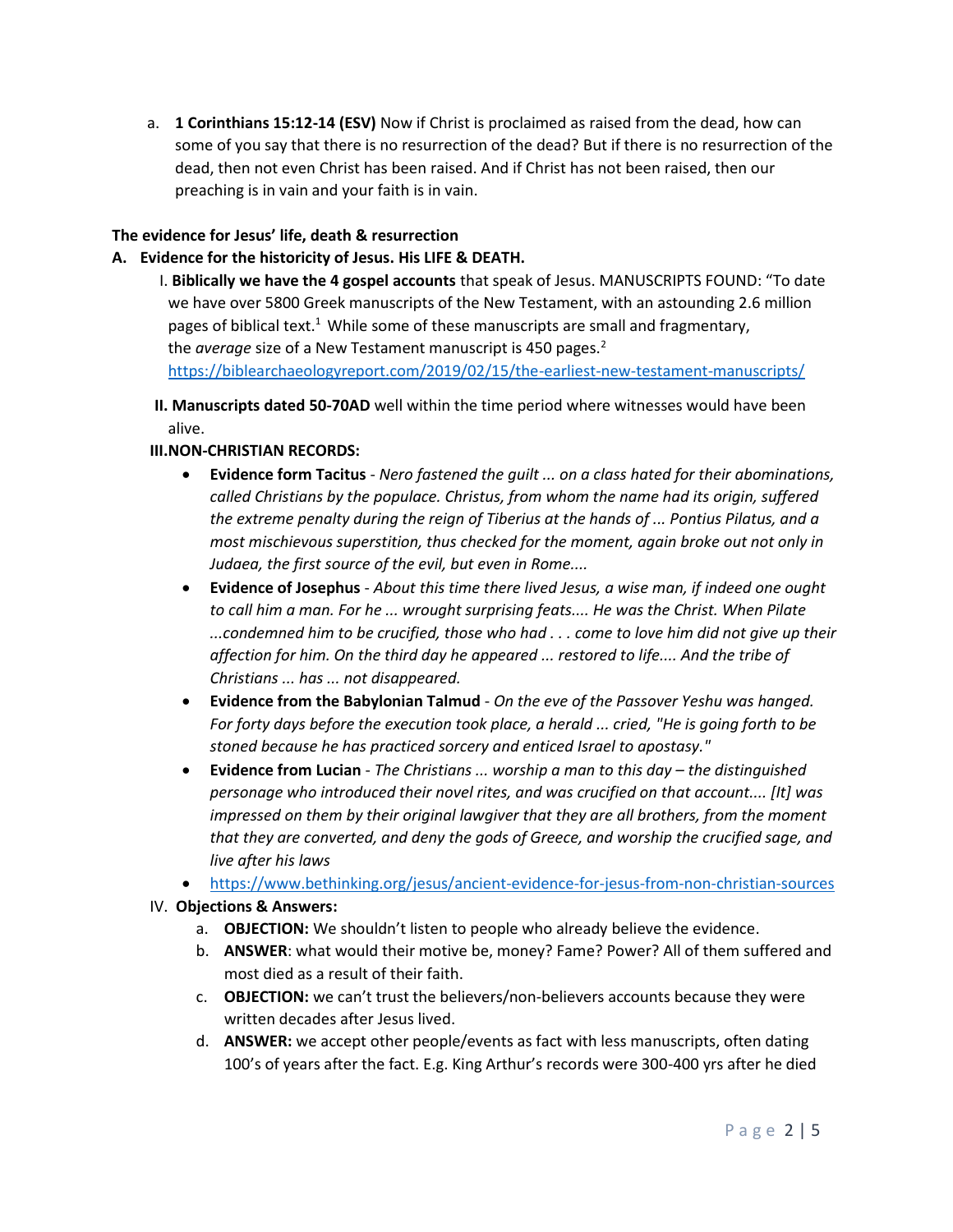e. **IMPORTANT**: it should also be noted that there is NO historical account of any type of debate over the historicity of Jesus. It appears that the only debate centered around his claims…

As Professor Simon Gathercole said, *"These abundant historical references leave us with little reasonable doubt that Jesus lived and died. The more interesting question – which goes beyond history and objective fact – is whether Jesus died and lived."* [https://www.theguardian.com/world/2017/apr/14/what-is-the](https://www.theguardian.com/world/2017/apr/14/what-is-the-historical-evidence-that-jesus-christ-lived-and-died#comment-96597779)[historical-evidence-that-jesus-christ-lived-and-died#comment-96597779](https://www.theguardian.com/world/2017/apr/14/what-is-the-historical-evidence-that-jesus-christ-lived-and-died#comment-96597779)

If he was a historical figure… we are left with determining: is he Lord? Liar? Or, lunatic? He cannot be simply a "good teacher" NO! if he wasn't God, he was either a liar or he was out of his mind. Because he claimed to be God and told his followers to give up their lives in pursuit of Him.

# **B. Evidence for the resurrection**

# **I. The empty tomb**

- a. **Joseph Arimathea who owned the tomb**, was a historical figure & member of the Sanhedrin. He was well known. It would be highly unlikely for Christians to use his name without being refuted.
- **b. The Bible records women as the first witnesses**. Jewish culture did not permit a woman to testify in court. Highly unlikely they would fabricate a story using women
- c. **The response by the Jewish leaders of the day**. Matthew 28 reports the Jews claimed that the disciples stole the body. No records of this being refuted by the Jewish leaders. They seemed comfortable with that claim.
- **d. Who had motive to steal Jesus' body?**
- e. The disciples wouldn't have stolen the body and been willing to die for a lie
- f. The Jews wouldn't have stolen the body and proven themselves wrong
- g. The Romans wouldn't have stolen the body and risk insurrection
- **h. The LOGICAL alternative? GOD RAISED JESUS FROM THE DEAD.**

#### **I. The appearance of Jesus alive**

- *a.* **1 Corinthians 15:3-8 (ESV)** *For I delivered to you as of first importance what I also received: that Christ died for our sins in accordance with the Scriptures, that he was buried, that he was raised on the third day in accordance with the Scriptures, and that he appeared to Cephas, then to the twelve. Then he appeared to more than five hundred brothers at one time, most of whom are still alive, though some have fallen asleep. Then he appeared to James, then to all the apostles. Last of all, as to one untimely born, he appeared also to me.*
- b. Paul was an unbeliever until he encountered Jesus
- c. Peter saw him, the twelve, a group of more than 500 brothers (many who are still alive), then James (Jesus' brother), all the apostles.
- d. **OBJECTIONS**. Most people who refute Jesus' life, death & resurrection don't focus on discrediting the sources. They are widely accepted as reliable.
- e. A common objection is that the witness hallucinated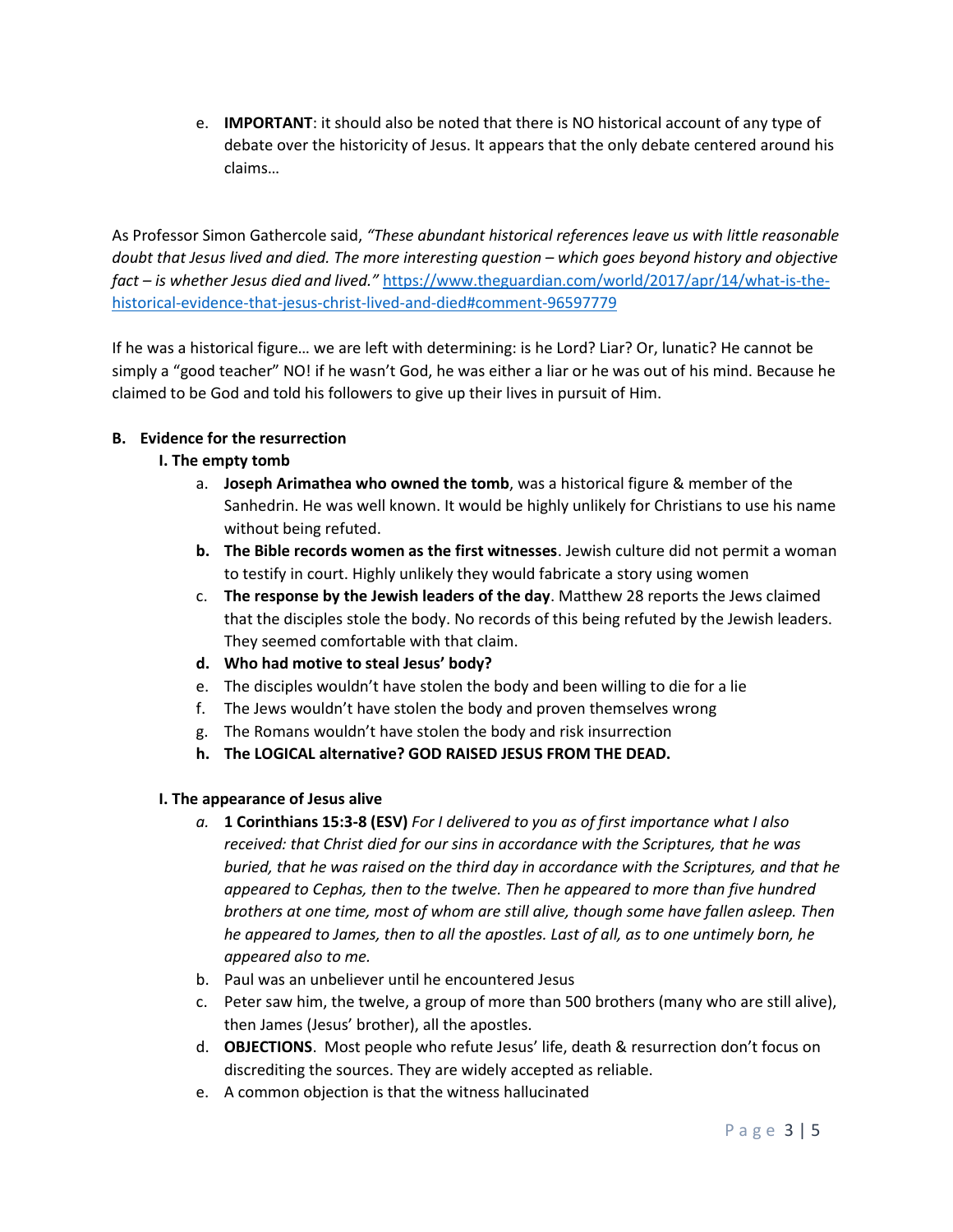**Jesus. Not just a historical figure**. He is God, born of a virgin, lived a sinless life, gave his life as a ransom for those who were perishing, was raised back to life and is seated next to the Father waiting for his triumphant RETURN!

- **3. The Personal Testimony of our Experience of Jesus. (and the testimony of MANY millions of others!)**
	- *a.* **John 8:31-32 (ESV)** *So Jesus said to the Jews who had believed him, "If you abide in my word, you are truly my disciples, and you will know the truth, and the truth will set you free."*  **Rremember: the picture of the cat.** The objective TRUTH sets the boundary lines for WHO God is and WHAT he is like. Our subjective experience with him, colors inside the boundary lines and takes what otherwise could be viewed as "religion" and transforms it into a LIFE-GIVING RELATIONSHIP – wow!
	- *b.* **Stefan's example:** *"since my time away from the Lord, I have ALWAYS been afraid of authority. If I see a police cruiser, anxiety hits me, breathing gets shallow, shoulders and neck tense, thoughts begin to race… I have said MANY times… "how long do I have to be on the right side of the law before these feelings go away?" I mean. I know RCMP officers and Winnipeg police that are WONDERFUL PEOPLE! They give their lives to serve and protect us. I love what they do! Yes! Yet… I see them and that feeling.. every time. Ray Y trip… came back and experienced again… when I got back I was praying and asking the Lord where this was coming from and was asking him to remove this from my life… he brought me back to a Passage that had gripped my heart before I left…*

# **Matthew 16:18 (ESV)**

*<sup>18</sup>And I tell you, you are Peter, and on this rock I will build my church, and the gates of hell shall not prevail against it.*

*I had read it and it hit me… but I hadn't known why… as the Lord brought me back… he revealed to me that the FEAR I was feeling was coming from a FALSE belief system that I was "going to be found out". Which had some TRUTH when I was away from the Lord! Then that fear was legitimate! As I brought that lie based thinking to the Lord and asked him to speak to me… he simply said, in reference to this verse, "Stefan, you are Stefan."*

*From that moment on. I have NEVER felt that panic. In fact, the next day, me and Lou were driving home and passed what looked like a domestic incident. Three cruisers at a house and people outside… lights flashing… the exact type of situation that has ALWAYS evoked panic. And as I saw what was going on, my heart felt for those involved and I said a short prayer… and only realized afterwards… WAIT?!?!?!? I didn't feel any FEAR… I only felt COMPASSION?!?!? And this has been my EXPERIENCE since."*

c. **Like the coloring on a page. These experiences fit within the framework of TRUTH outlined within what the Bible says is TRUE about God**… but these experiences beckon us into a RELATIONSHIP with Jesus. So that we do not simply KNOW ABOUT God. WE GET TO KNOW GOD FOR OURSELF.

**TO CLOSE: MY CONFIDENCE FOR MY FAITH IS BASED ON:**